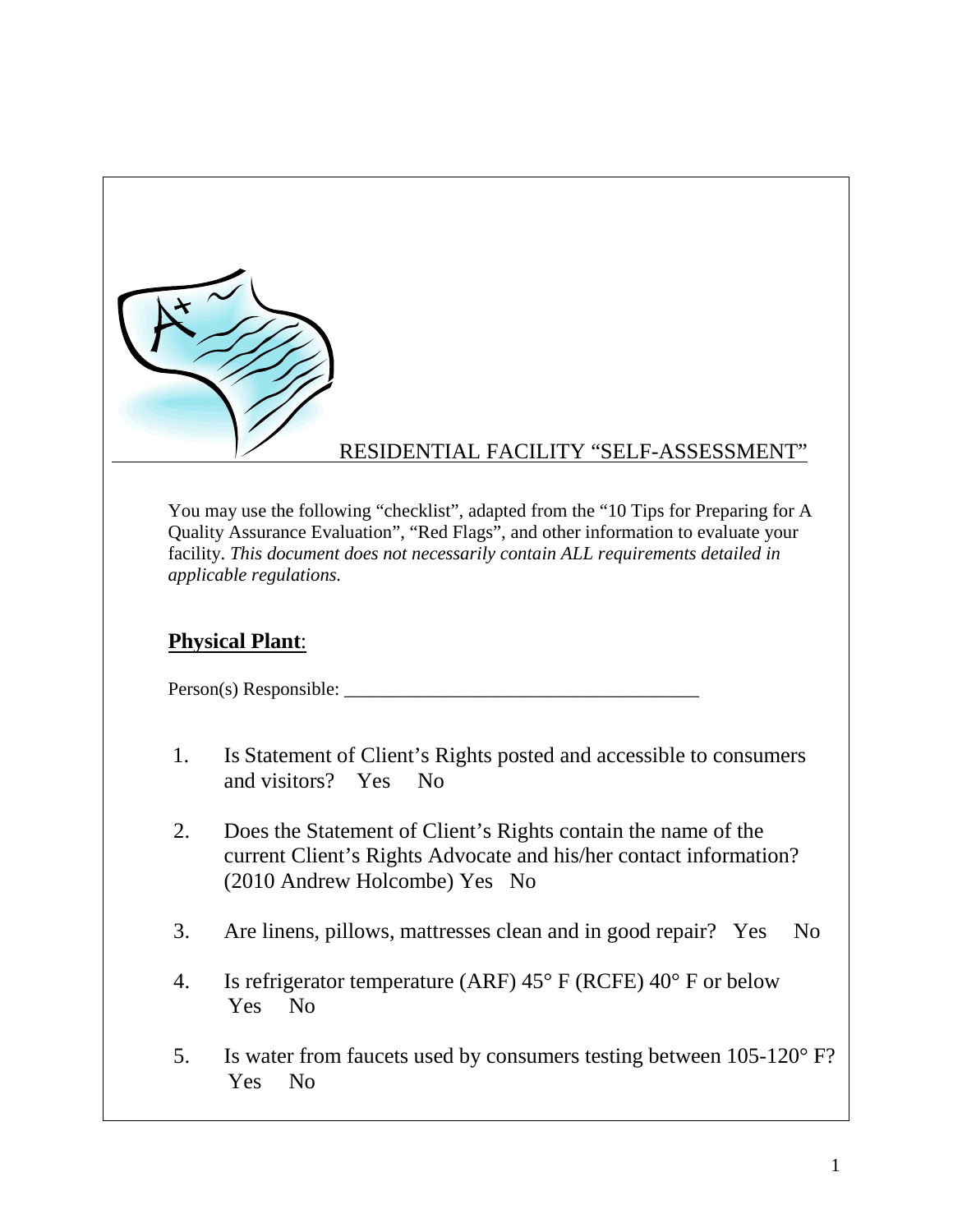- 6. Do faucets dispensing water at 125°F or above have prominently displayed warning signs? Yes No
- 7. If a consumer is unable to safely adjust water temperature; does staff provide assistance to the consumer to do so? Yes No
- 8. Is the first aid kit complete? Yes No
- 9. Is a current first aid manual present and accessible to staff? Yes No
- 10. Are smoke alarms operable? Yes No
- 11. Does the facility have functioning fire extinguisher(s)? Yes No
- 12. Do consumers who need grab bars or other safety devices have them? Yes No
- 13. Are rooms and outdoor areas adequately lit? Yes No
- 14. Are disaster drills conducted at least every 6 months? Yes No
- 15. Do vehicles operated by the facility for transportation of consumers have properly functioning seatbelts? Lights? Signals? Are tires in good repair? Yes No
- 16. Does the facility, indoors and outdoors, provide a safe, attractive, warm and welcoming environment? Yes No
- 17. Do any potential hazards exist (i.e. exposed wiring; loose carpeting, unsafe railings, steps, ramps or cords running along floor in areas where people walk that could cause a person to trip or fall; uneven, cracked pavement, holes in yard that could cause tripping or falls; improper storage of toxics indoors or outdoors, etc.)? Yes No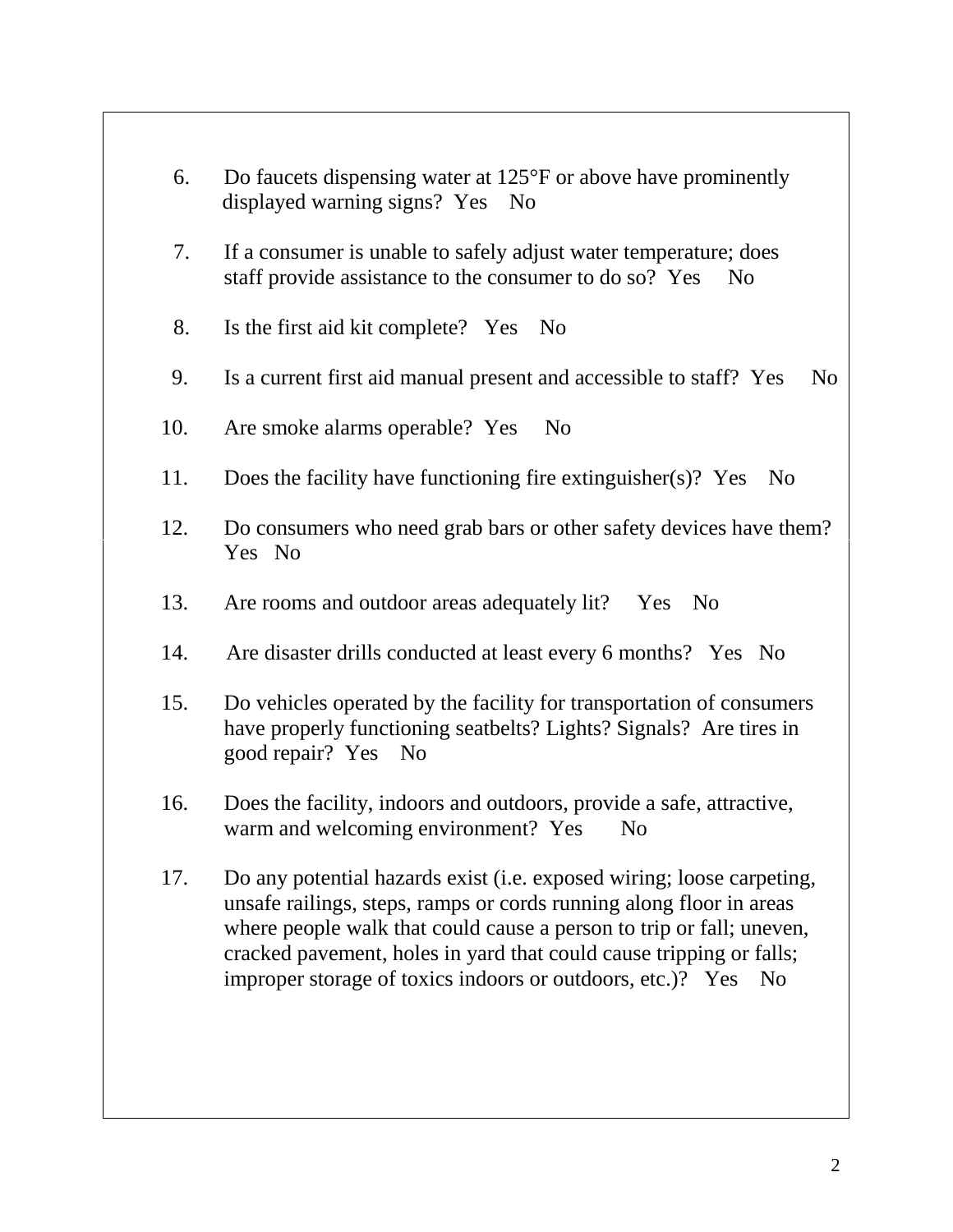# **Facility Records:**

- 1. Are copies of Quality Assurance Evaluations, Annual Monitoring Reports, Unannounced Visit Reports, Corrective Action Plans, Correspondence related to these; Licensing Evaluations, Fire Marshal Inspection Reports, Disaster Drills, etc. maintained? Yes No
- 2. Does your facility maintain records regarding regular monitoring of room and water temperature (not required, but suggested)? Yes No
- 3. Is a copy of the facility's bond maintained? Is documentation maintained to substantiate that it is current (i.e. that premium has been paid—receipt, copy of check used for payment)? If you operate more than one facility, does each have its own bond? Yes No
- 4. Does facility maintain weekly corrected staffing schedules that indicate the number of *staff and consumers in the facility, each hour of each day*? Yes No
- 5. Are hours worked by staff providing 1:1 support services and/or In-home day program hours tracked separately from regularly required direct staff hours (i.e. on D Sheets, time cards)?
- 6. Does facility maintain copy of contract with consultants? Are consultant hours recorded separately from staff training, which consultants may provide? Are consultant hours adequate? Yes No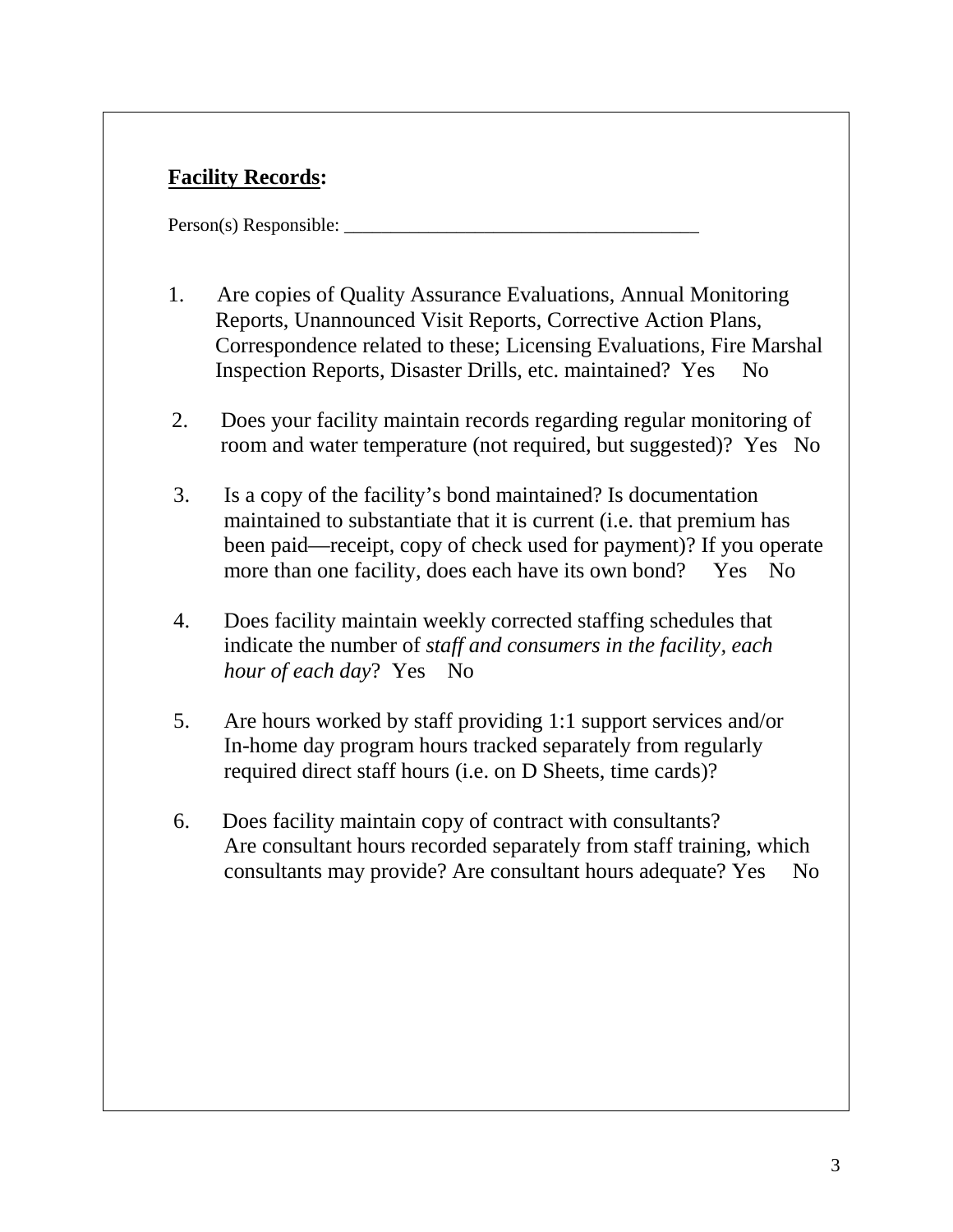### **Personnel Records:**

- 1. Does each employee's (or volunteer if applicable) personnel file contain proof of criminal clearance or exemption? Yes No
- 2. DMV record? Yes No
- 3. Current First Aid Certification and CPR if required? Yes No
- 4. Employee health screening report, including TB test results? Yes No
- 5. Current driver's license/insurance if transporting consumers? Yes No
- 6. Resume and/or verification of prior experience if required? Yes No
- 7. DSP I and/or DSPII Certification? Yes No
- 8. New Employee Orientation? Yes No
- 9. Continuing Education as required? (tracked by date of hire) Yes No
- 10. On-the-Job Training? Yes No
- 11. Mandated Abuse Reporting documents on file? Yes No
- 12. If an Administrator, is documentation present to confirm Administrator has a current Administrator's Certification? Yes No
- 13. If an Administrator, is documentation present to substantiate completion of Residential Service Provider's Orientation? Yes No
- 14. If an Administrator, are hours worked in the facility documented on D Sheets as "Admin", Program Prep" or "Direct Care" if appropriate? Yes No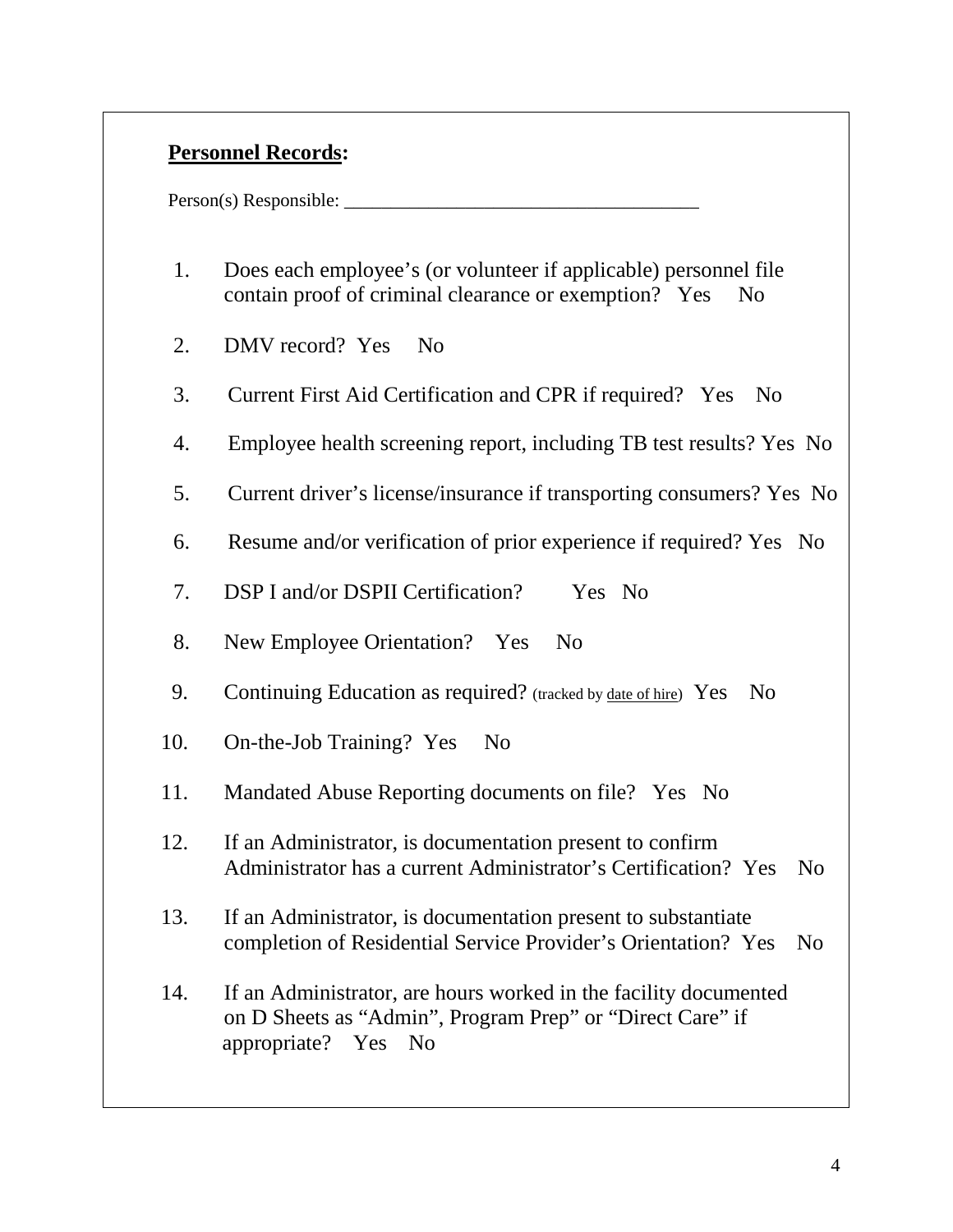# **Consumer Records:**

- 1. Is the Consumer Confidential Information Form (or similarly used facility Face Sheet) complete and current? Yes No
- 2. Are all consumer allergies recorded (i.e. drug, latex, insect bites, food, pet, seasonal, etc.) for each consumer? Yes No
- 3. Where allergies are indicated on the Physical Exam form, CCI Form, Face Sheet, Allergy Record, MAR, are they consistently duplicated on all forms used? Yes No
- 4. Is an inoculation record maintained and current? Yes No
- 5. Are the dates/results of the consumer's last PPD or chest x-ray maintained in the consumer's file? Yes No
- 6. Is a copy of the consumer's most recent physical examination maintained in the consumer's file? Yes No
- 7. Can you quickly and easily locate the dates of a consumer's last dental exam? Vision exam? Other exams or procedures? Yes No
- 8. Do you review consumer rights with the consumer and maintain a statement signed/dated by the consumer (or legal representative) annually that he/she has read/understands his/her rights? Yes No
- 9. Are Release of Information forms completed and signed by the consumer (or legal representative) annually for all agencies/individuals with whom information is shared (i.e. schools, day programs, medical providers, hospitals, family members who are not conservators, etc.)? Yes No
- 10. If a MAR or other medication administration record is used by the facility, is it current, complete and accurate? Yes No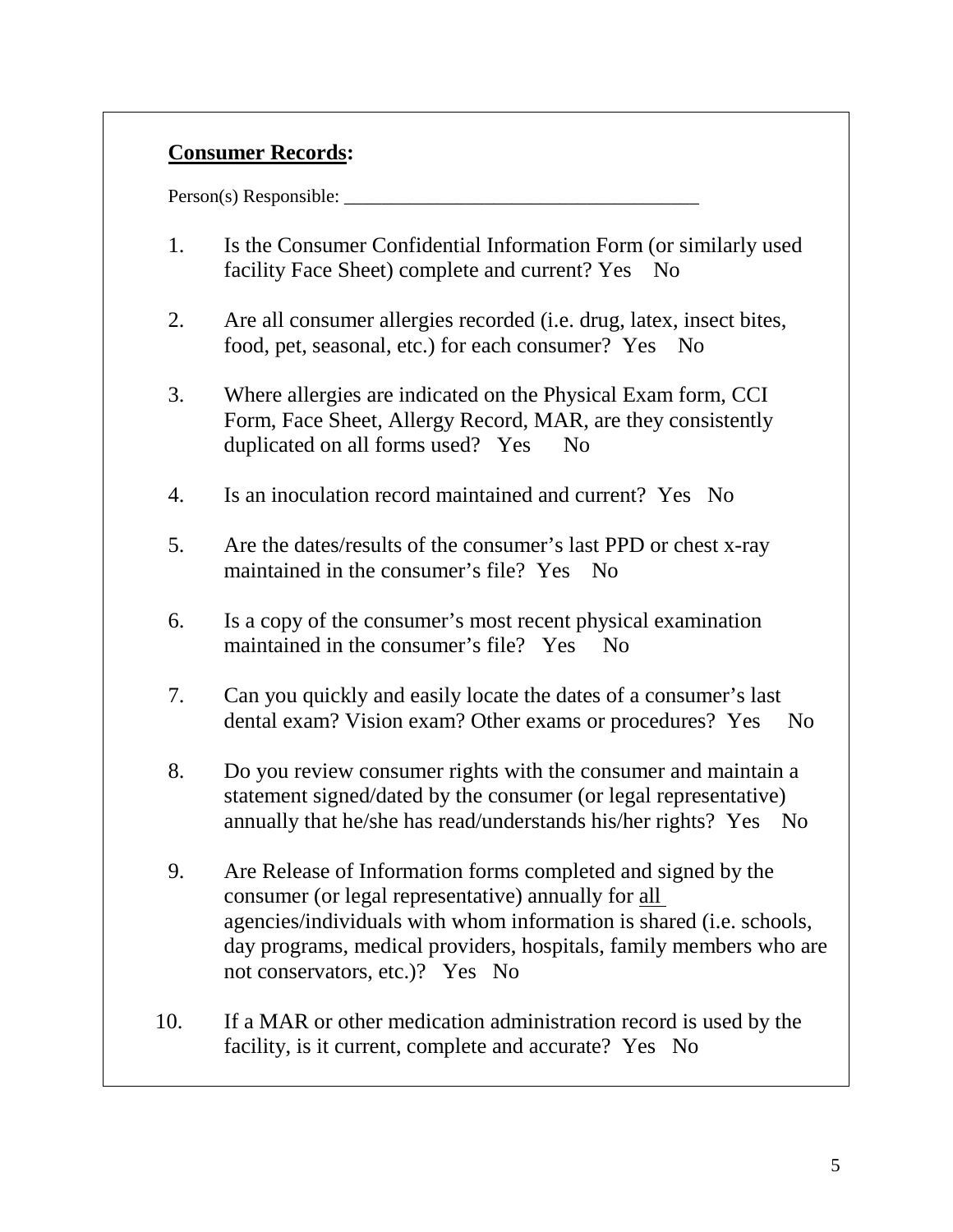- 11. Are a medications side effects information and reason for its' use included on the medication administration form or close by for easy reference? Yes No
- 12. Is a Centrally Stored Medication/Destruction Record maintained for each consumer? Is it complete, accurate and up-to-date? Yes No
- 13. Do you serve consumers who require the use of PRN medications? If so, does each consumer requiring PRN medications have **A)** a PRN Authorization Letter *specifying consumer's ability level with regard to specifying need for medications and symptoms; that indicates the maximum number of doses allowed within a 24-hour period; which indicates name, dose and purpose of each PRN prescribed and which is signed and dated by the prescribing MD?* **B)** *PRN Log complete as required?* Yes No
- 14. Do you have a written prescription (doctor's orders) for each medication (prescription/non-prescription) taken by each consumer? Yes No
- 15. Is the medication cabinet sanitary? Well-organized? Well lit? Yes No
- 16. Does the medication cabinet contain any expired or unused medications? Yes No
- 17. Do you serve any consumers who have a restricted health care condition? Yes No
- 18. If yes, is there a completed a Health Care Plan for Restricted Health Care Condition for the Consumer? Yes No<br>(Questions? Contact FNRC Health Program Administrator or CCL-LPA)
- 19. Do any consumers living in your facility require assistance with personal care? If so, have you talked to your Service Coordinator about arranging for the development of Personal Care Guidelines for that consumer? Yes No
- 20. Do you complete and maintain copies of Special Incident Reports?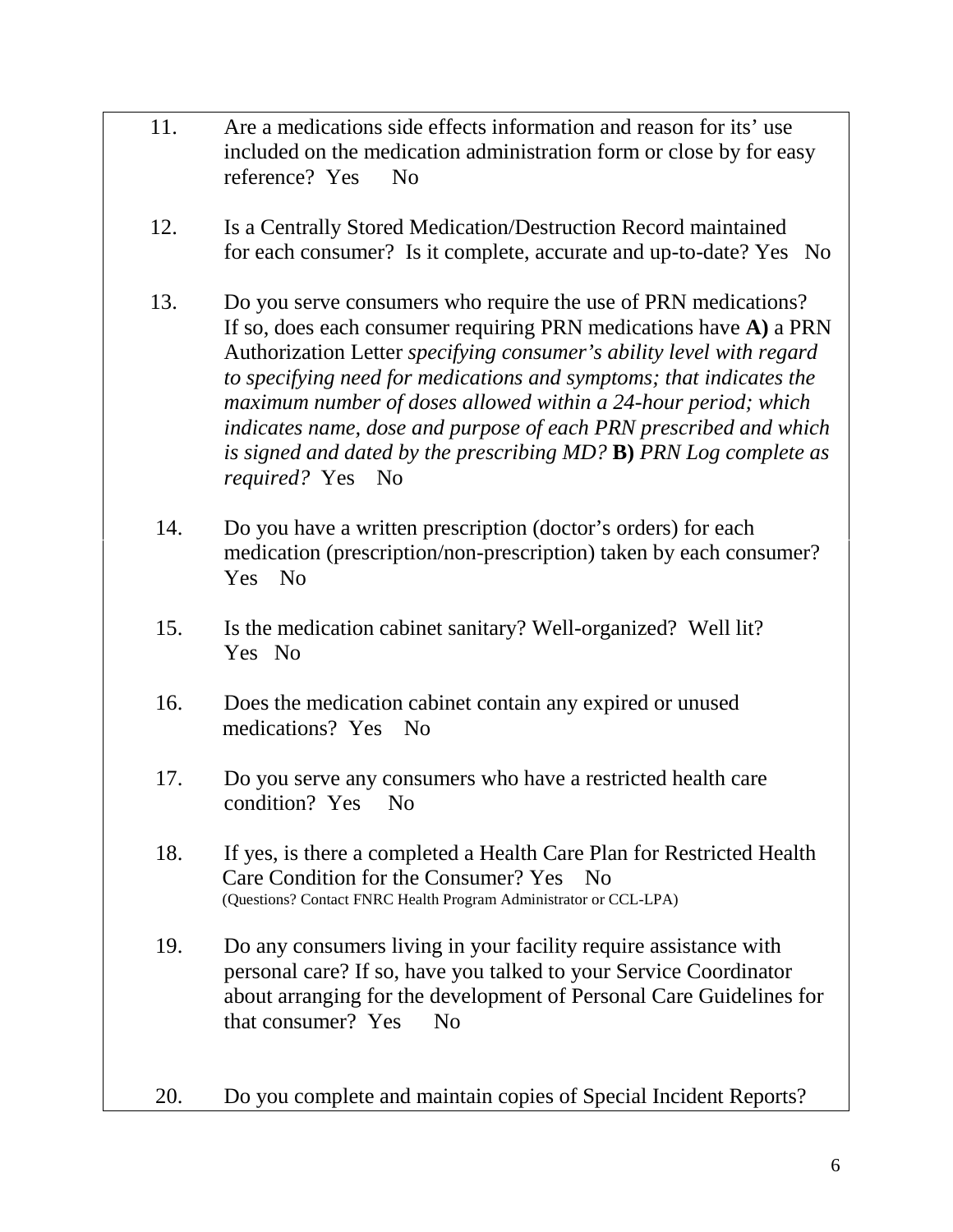Yes No

- 21. Do you maintain current, accurate and complete cash ledgers and receipts (in chronological order) for consumers for whom you manage funds? Yes No
- 22. Do you ensure consumer funds are not "co-mingled"? Yes No
- 23. Are "consumer notes" maintained? Yes No
- 24. Does each consumer's file contain a current IPP? Yes No
- 25. When required, does a consumer's file contain a current ISP (facility, day program, etc.)? Yes No
- 26. Does each consumer with a special diet ordered by the physician, have a doctor's prescription for the diet in his/her file? Yes No

### **Staff/Consumer Interaction:**

- 1. Have staff received training with regard to proper relationships with consumers, including boundaries? Yes No
- 2. Have staff received training with regard to consumers' rights, the importance of treating consumers with dignity and respect, and ways in which staff can promote consumer choice and self-determination while maximizing consumer safety? Yes No
- 3. Do staff (and consumers) knock on bedroom and bathroom doors and wait for permission before entering? Yes No
- 4. Does staff communicate with consumers in a kind, patient, courteous and respectful manner? Yes No
- 5. Are consumers assisted to feel safe about and given opportunities to express any concerns they might have about staff? Yes No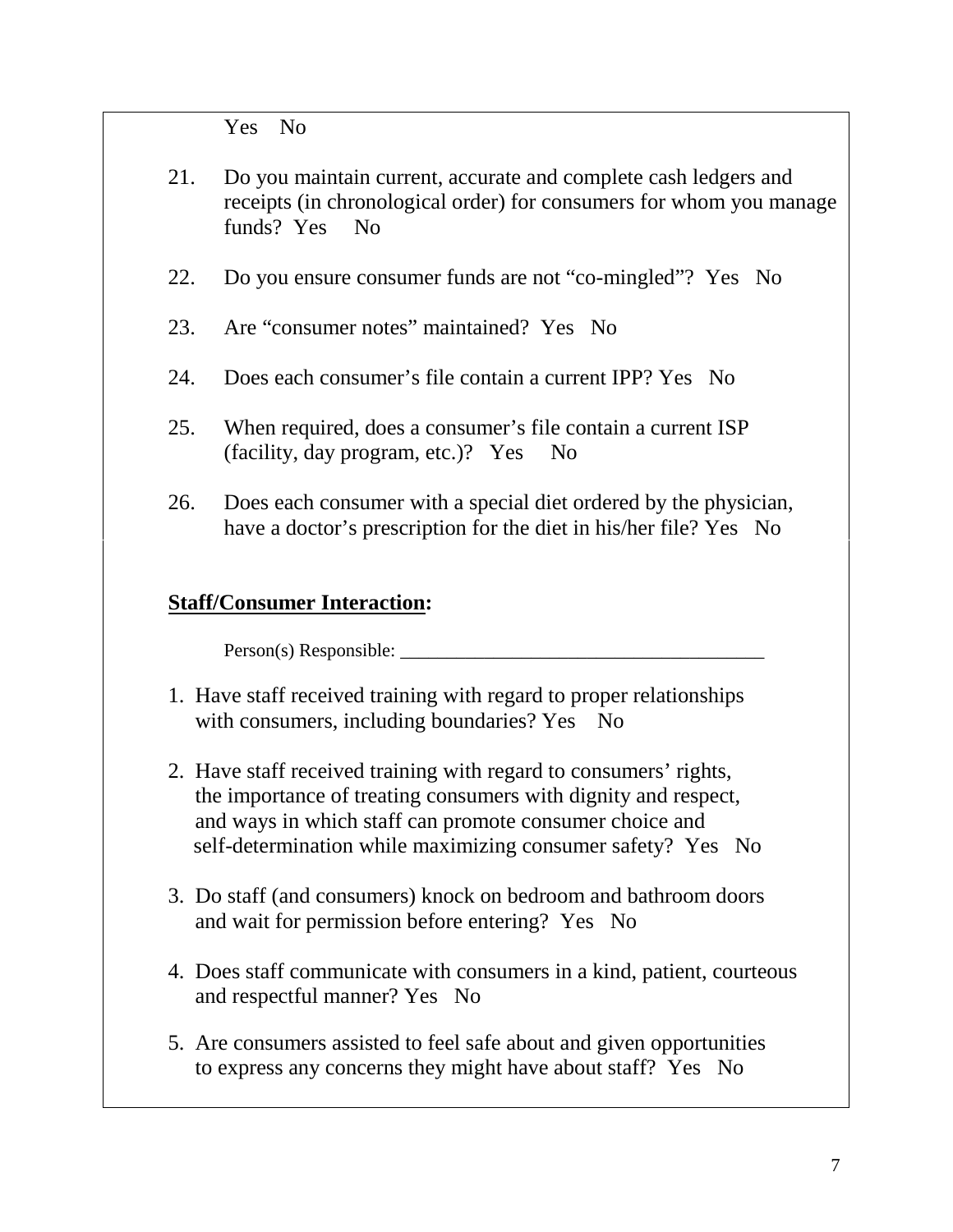- 6. Has this facility considered inviting and assisting a consumer(s) to participate in staff hiring interviews? Yes No
- 7. When staff performance is evaluated, is the quality of their interactions with consumer considered? Yes No

### **Facility Program:**

Person(s) Responsible: \_\_\_\_\_\_\_\_\_\_\_\_\_\_\_\_\_\_\_\_\_\_\_\_\_\_\_\_\_\_\_\_\_\_\_\_\_

- 1. Does the facility provide and document training specified in the consumers' IPP's/ISP's? Yes No
- 2. Randomly select the IPP's/ISP's for half the consumers who live in the facility. Identify the objectives for which the facility is responsible for providing training (i.e. cooking, budgeting, dressing, grooming, social skills, etc.) and describe in writing, for each objective, *how* the facility is providing training for that objective. Are improvements needed in how IPP/ISP training is conducted? Documented? Yes No
- 3. Do consumers in your facility get to make choices about their everyday routines (i.e. Whether and when to shower or bathe? When to get up and when to go to bed? What foods are served? Whether or not to attend a day program? What activities are scheduled? Which staff assists them with personal care?) Yes No
- 4. If a consumer prefers NOT to participate in an activity, but remains home instead, does the facility ensure staff is available to stay home to provide care and supervison? Yes No
- 5. Does the facility conduct regular house meetings? Yes No
- 6. Consider *each consumer*. **List** all *home based* leisure activities in which the consumer participates (i.e. sewing, baking, crafts, writing letters, reading, listening to music, watching TV, using computer, puzzles, games, etc.).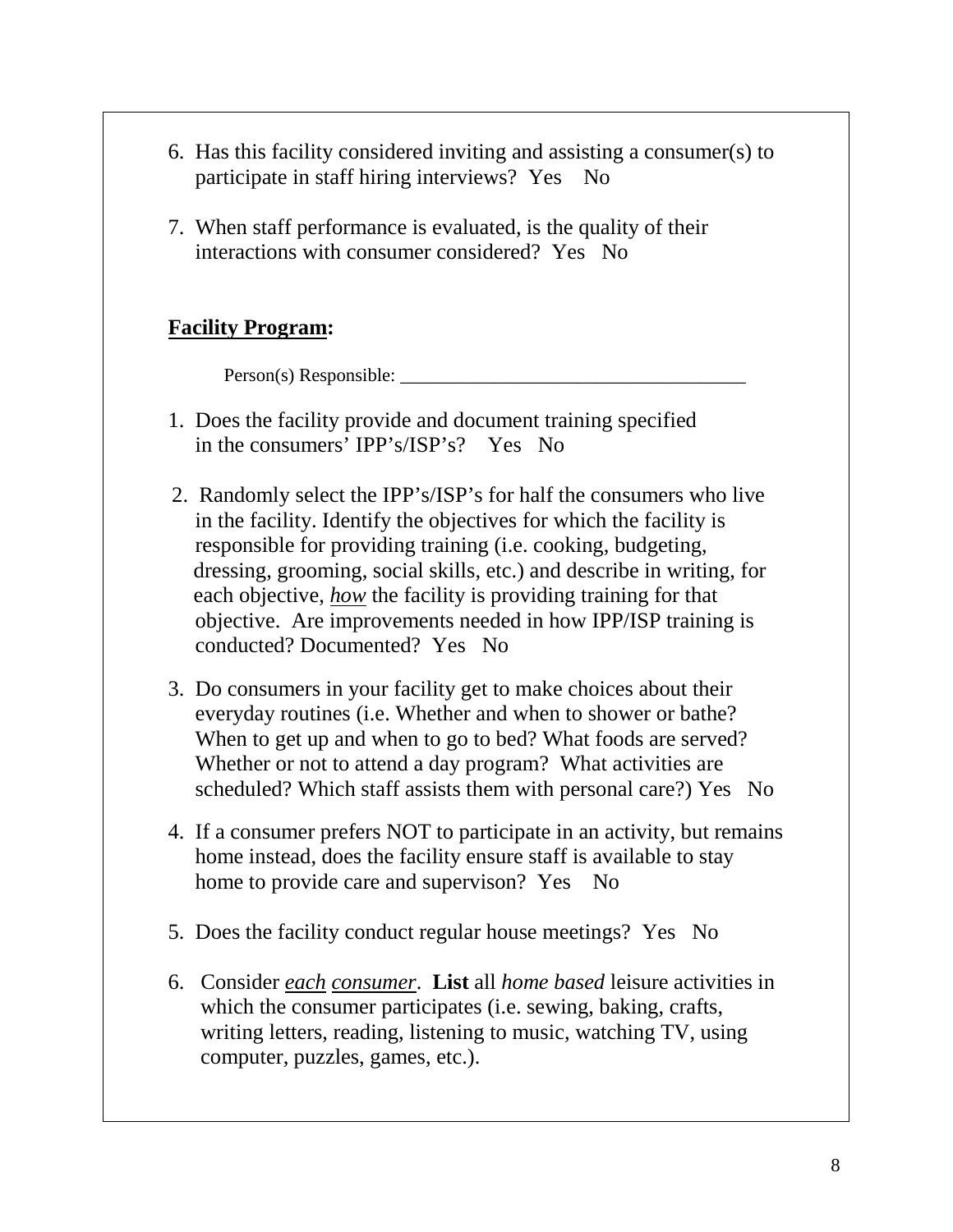- 7. Do consumers use the telephone to regularly call friends and family? Yes No
- 8. Are all the consumers assisted to identify friends and family members that they would like to call or send cards/gifts to on special occasions? Yes No
- 9. Consider *each* consumer: List (for each consumer) all the community activities in which that consumer participates on a regular basis (i.e. attends a gym or fitness program, belongs to a club or organization (People First, hobby clubs, social organizations such as Soroptomists, Lion's Club, etc.) churches, etc. Do any consumers participate actively in such a group or organization? Are they valued members of the organization? Yes No
- 10. Does a consumer have special "gifts", talents or interests that *could be* pursued further (bird watching, astronomy, hiking, bicycling, garage sales, reading, collectibles, gardening, art, sports, recycling, photography, etc.)? Yes No
- 11. Are the consumers in your facility welcomed and valued members of their community? Yes No Could they be more welcomed, more valued, more involved? Yes No
- 12. Are the consumers living in your home welcomed and valued members of their neighborhood? For example, do they invite neighbors to their home? Visit or help neighbors in need (ideas: helping elderly or disabled neighbor move garbage containers to roadside for collection, help with yard/pet care or pick up his/her newspapers), prepare food when a neighbor is ill, has passed away or to welcome a new neighbor, participate or initiate a Neighborhood Watch program or gardening project? Yes No<br>(Note: Consumers may need training, assistance or supervision to safely and successfully engage in new activities such as the above)
- 13. Are consumers registered and assisted to vote? Yes No (Consumers, as with all citizens, may not understand the complexities of all voting issues, but can benefit from being impartially assisted to learn to vote upon matters of interest)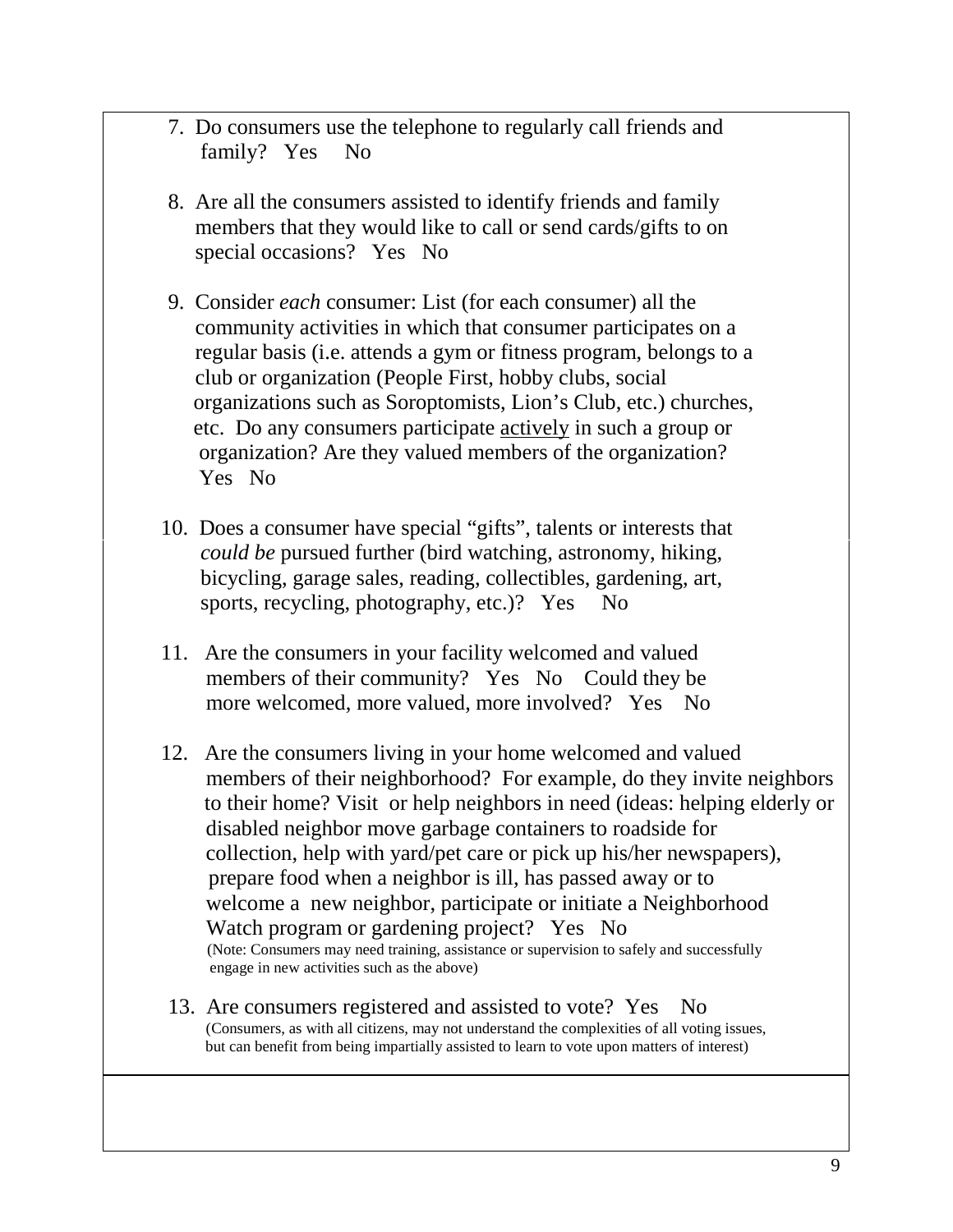- 14. If a consumer(s) in your facility is authorized to receive an In-Home Day Program, does your facility conform to all the usual elements of Title 17, CCR which address program requirements and to your approved In-Home Program Design? Yes No
- 15. If an In-Home Day Program is provided, is the content meaningful and relevant to the consumers' needs? Yes No

Items Requiring Follow-up/Action: